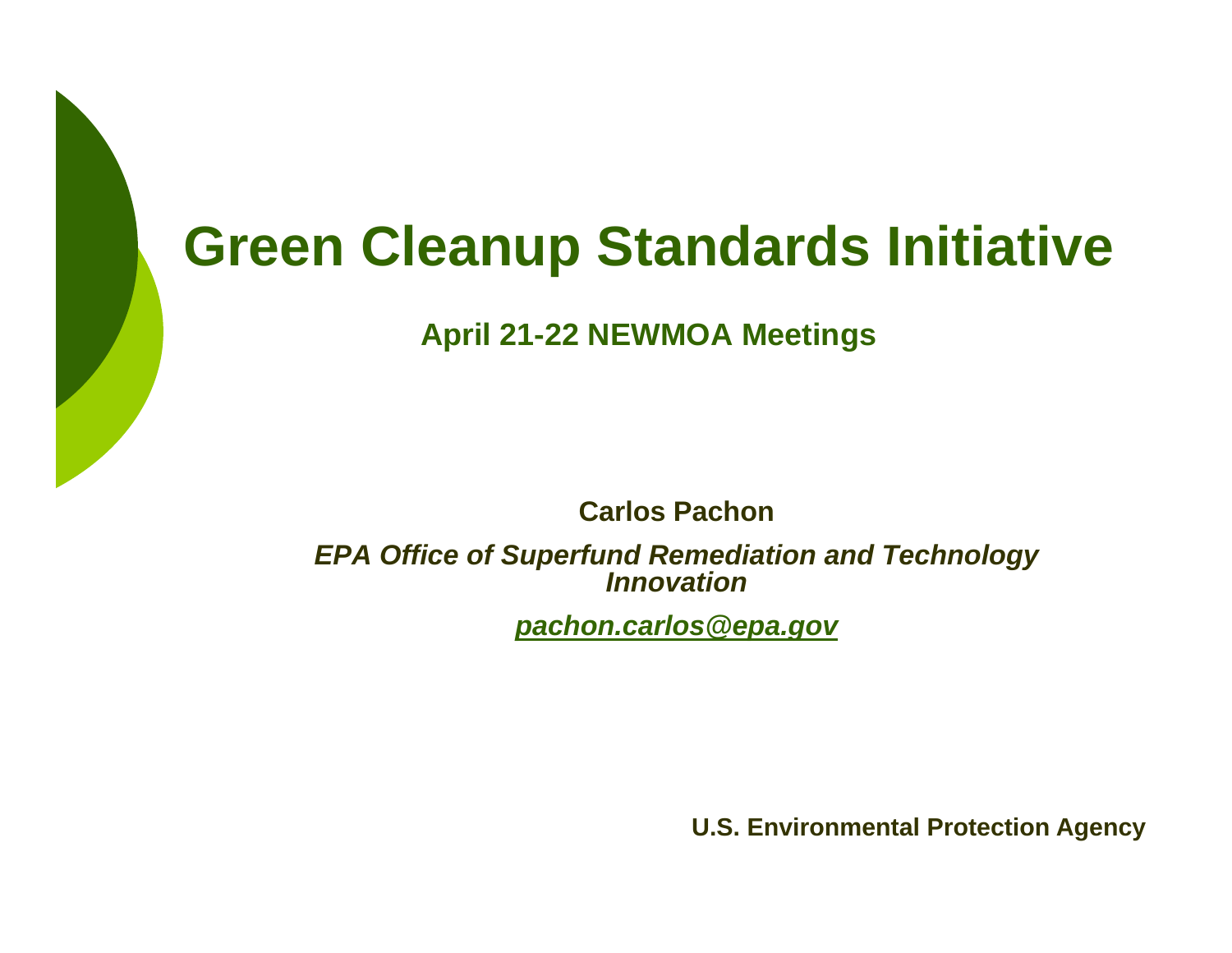

# **Today's Topics**

**O Sustainability and green cleanups: The** challenge

OEPA's vision of a "green cleanup" standard

{Discussion & feedback on key questions

- **Green cleanup framework**
- **Structuring standards and certification**
- $\bullet$  Implementation considerations such as cost, recognition, etc.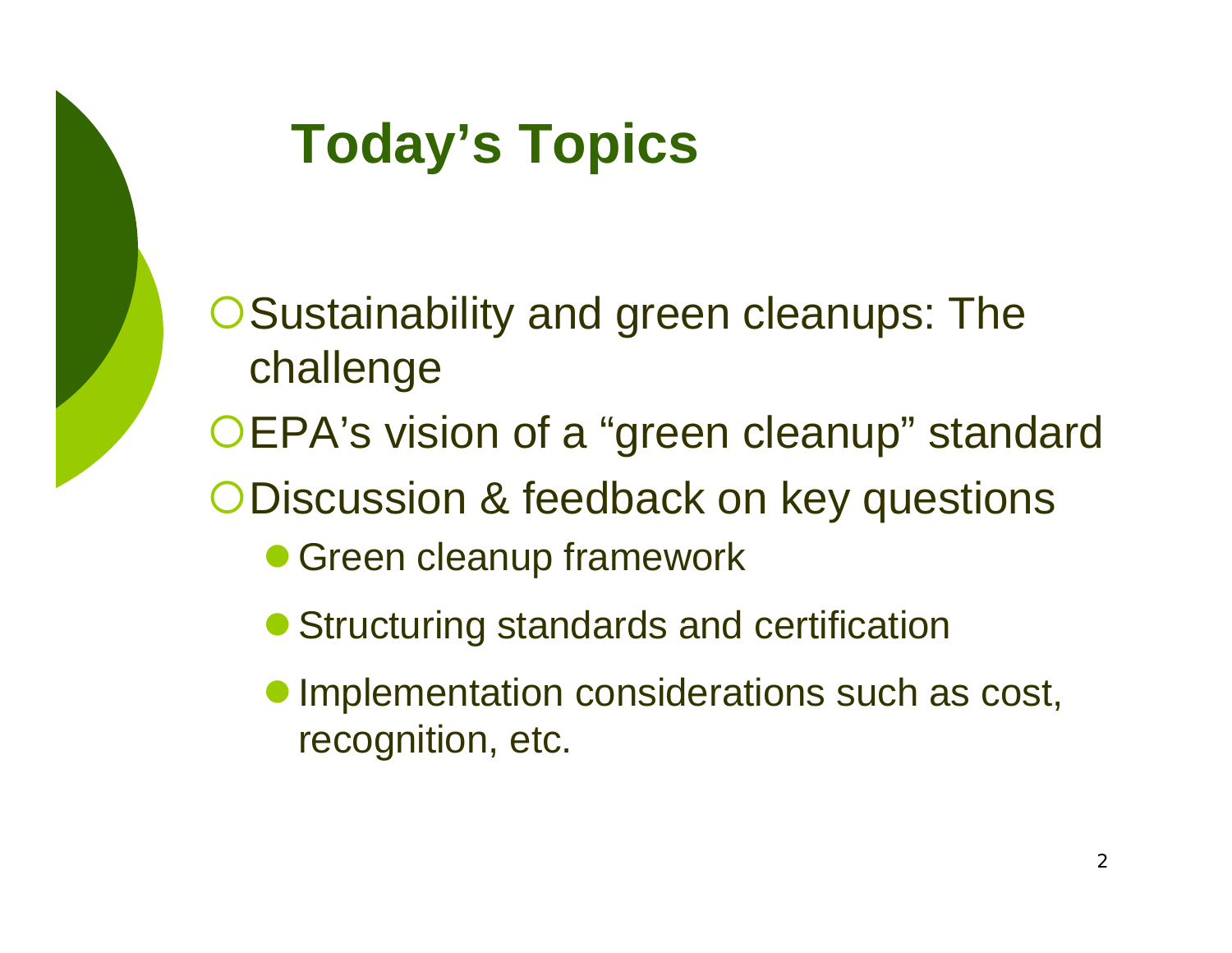#### **Sustainable Revitalization Deconstruction, Cleanup & Waste Design & Sustainable Use &** •Reuse/recycle deconstruction and demolition materials •Use clean fuels for equipment •Use Energy Star, LEED, and •Reduce use of toxic materials in building **Demolition & RemovalConstruction for Reuse Long Term Stewardship Management** •Reuse materials on site whenever possible •Consider future site•Use renewable energy sources •Improve energy **efficiency** r future site  $\begin{array}{|c|c|c|c|c|c|}\n\hline\n\text{Use clear up} & \text{Use best} & \text{matrix} & \text{recycle} \end{array}$ **GreenScapes** principles •Incorporate Smart Growth concepts •Use best and land maintenance•Minimize waste generation and use and reuse existing infrastructure •Use clean fuels for equipment approaches that reduce resource use and impact on air, water, land •Incorporate management practices for **stormwater** •Create ecological enhancements  $\bullet$ Use native recycle •Use energy efficiently •Monitor engineering and institutional controls•Retain native **Incorporate**<br>•Retain native **Internet incorporate Internet included Internet incorporate Internet incorporate in the Internet Conducts**

that sequester carbon

 vegetation and soils, wherever possible

•Manage waste  $\log$   $\log$   $\log$  properly to prevent contamination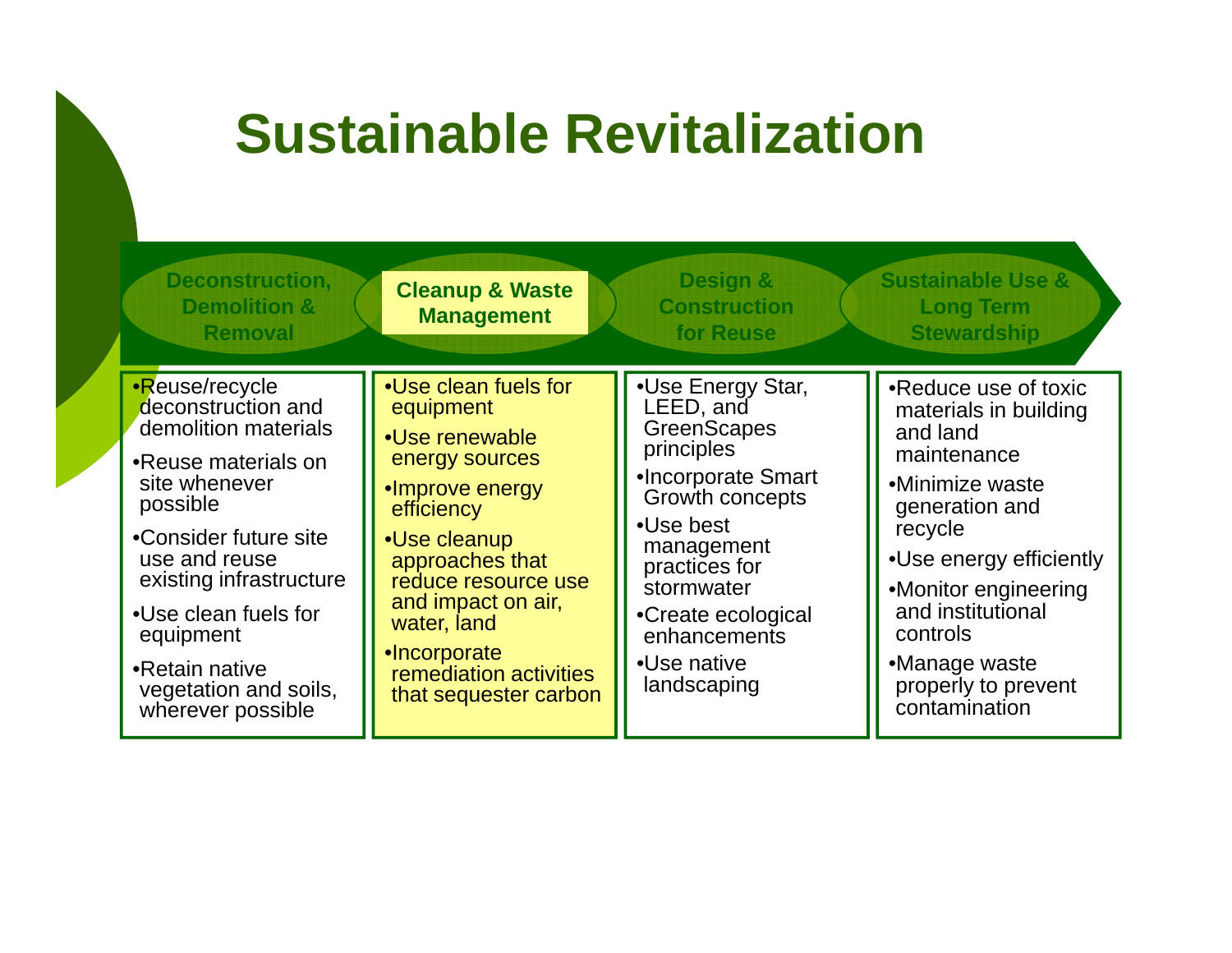### **What is <sup>a</sup> Green Cleanup?**

*The practice of considering all environmental effects of <sup>a</sup> cleanup during each phase of the effects during process, and incorporating strategies to maximize the net environmental benefit of the cleanup.*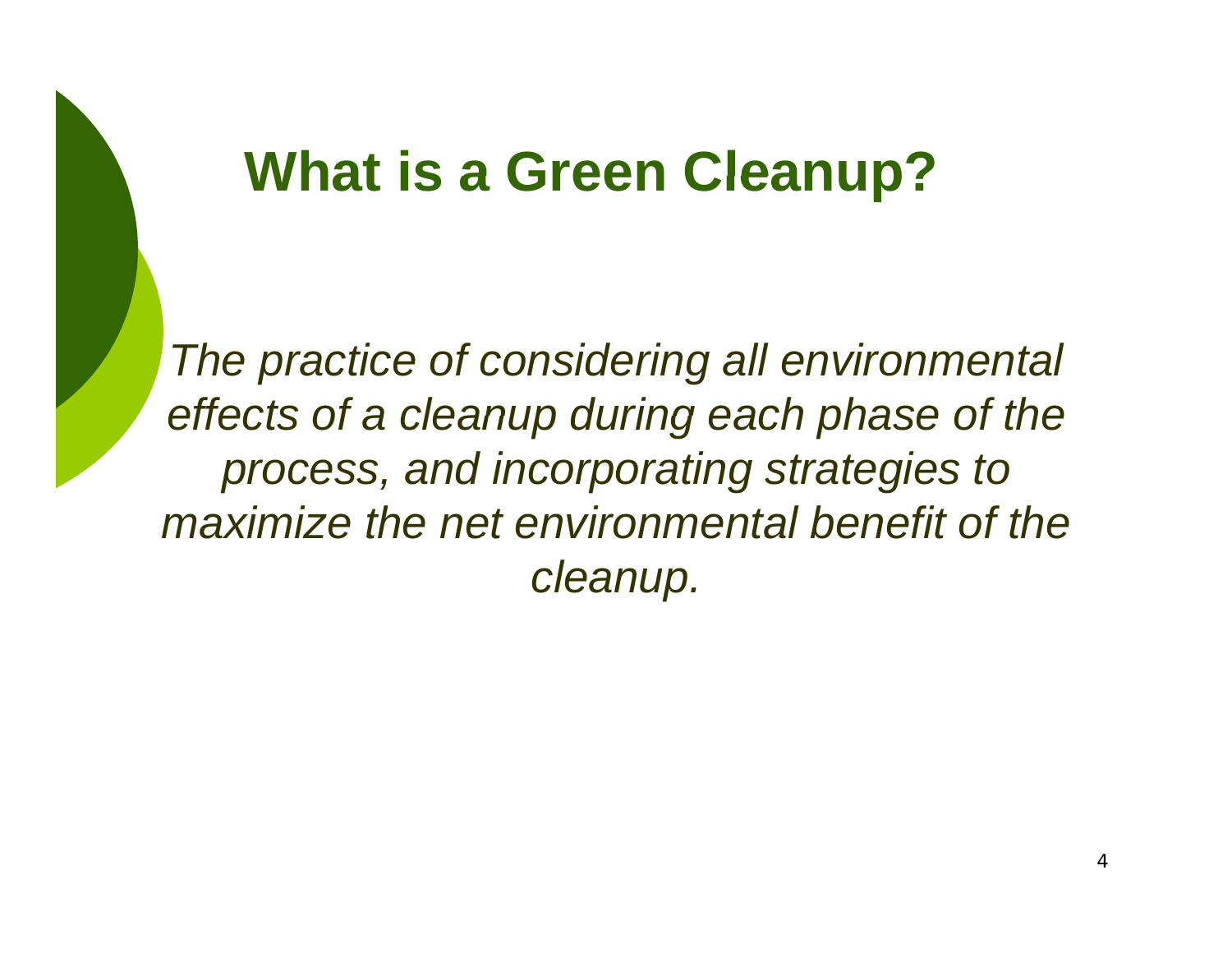# **Opportunities to Increase Sustainability in Site Cleanups**

- $O$  Apply to all cleanup programs
- **O Exist throughout site** investigation, design, construction, operation, and monitoring
- **O** Involve best management practices for core elements

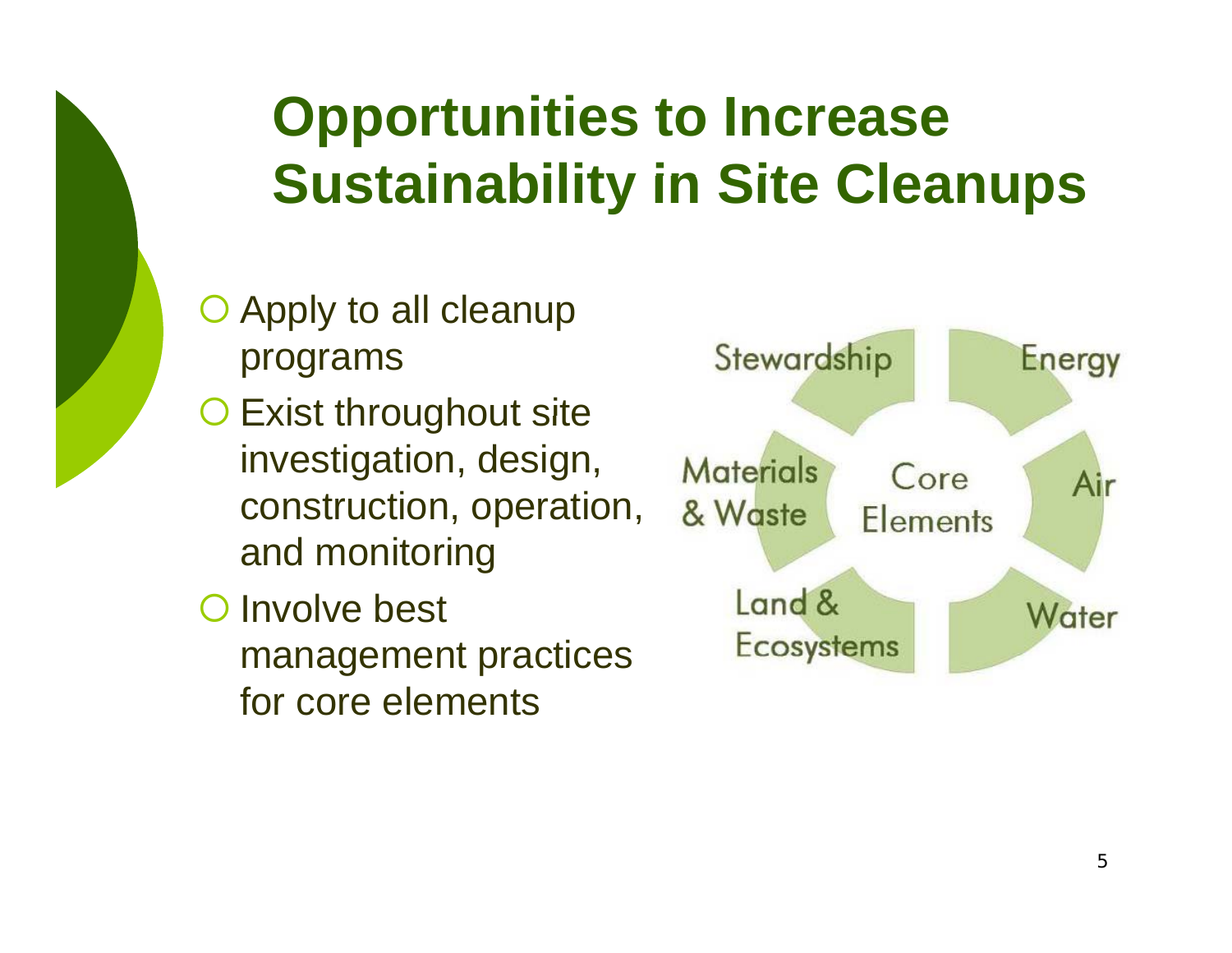# **The Work of Cleaning Up Contaminated Sites**

#### **Sample subset of soil treatment technologies (Superfund, 2005-2008)\***



**Other Ex Situ (43)** Chemical Treatment - 9Neutralization - 7Soil Vapor Extraction - 7 Soil Washing - 6 Mechanical Soil Aeration - 4 Open Burn/Open Detonation - 4Solvent Extraction - 4Phytoremediation - 1 Vitrification - 1

**Other In Situ (20)** Neutralization - 8Phytoremediation - 6 Vitrification - 2Electrical Separation - 1

\*http://cluin.org/asr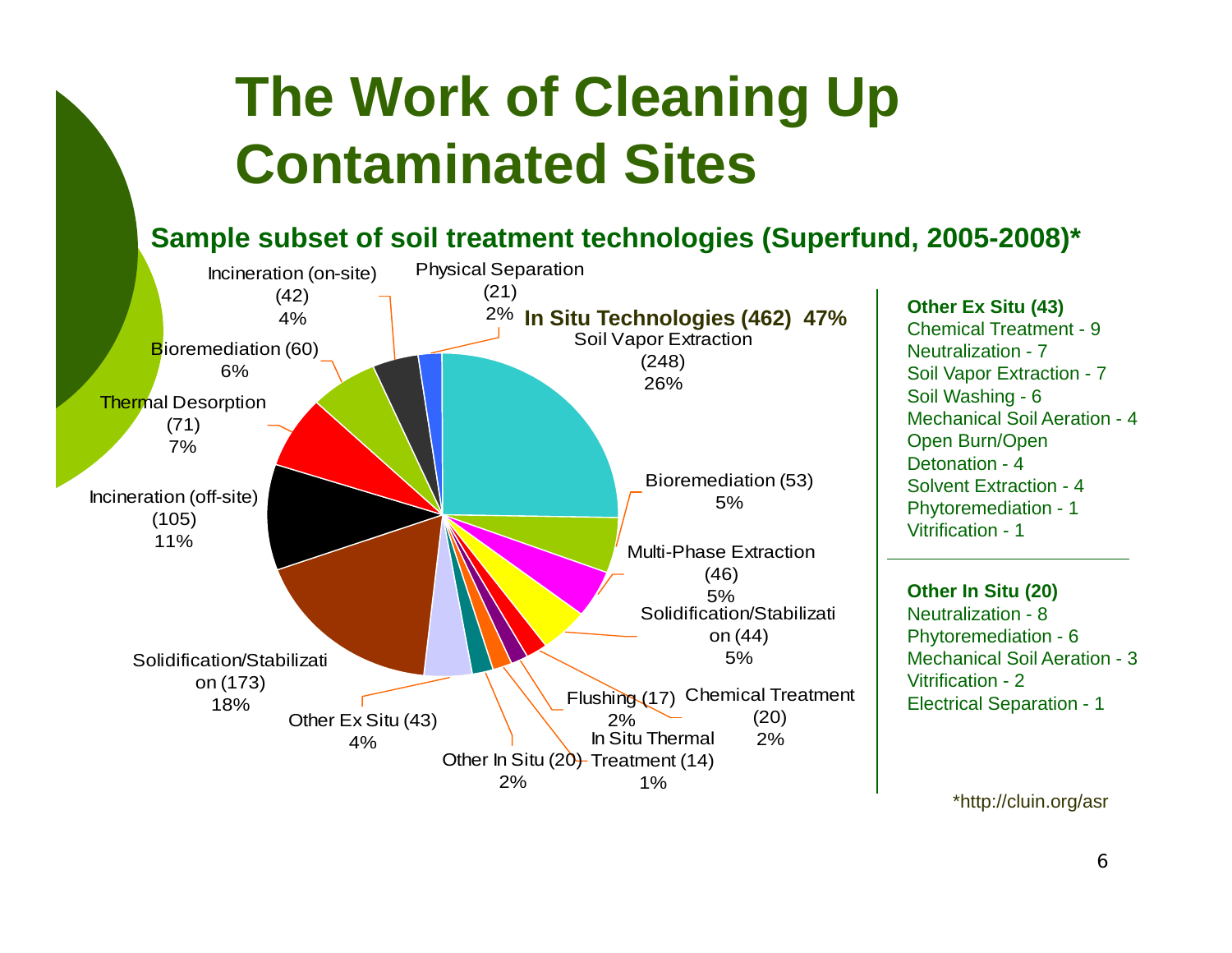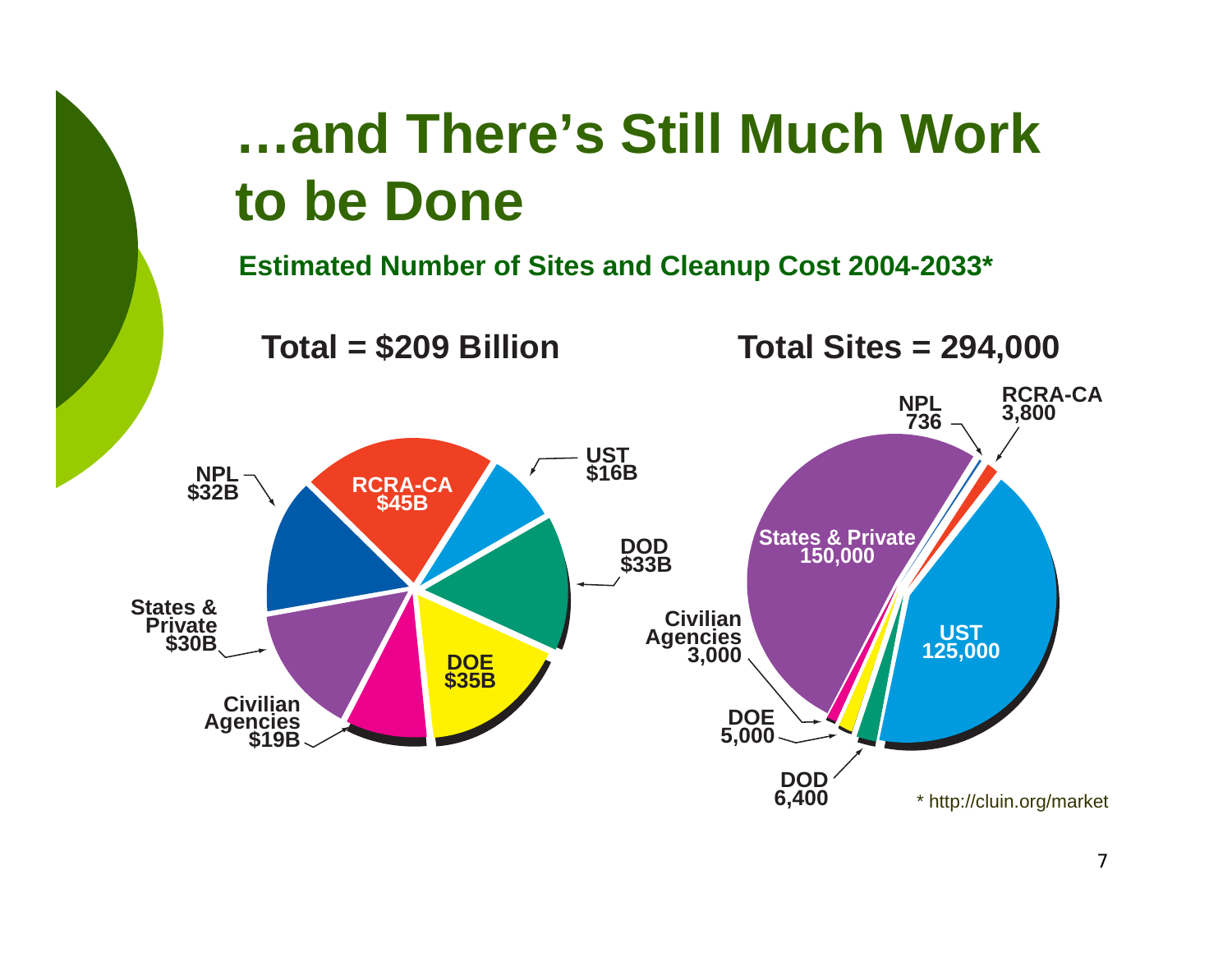# **EPA Green Cleanup Activities**

### **Existing**

- ${\color{black} \bigcirc}$  Green remediation primer, website, and profiles of projects  ${\color{black} \bigcirc}$ Ongoing internet seminars and archived discussions (clu-in.org)
- ${\color{black} \bigcirc}$ O Training for staff and technical support for projects
- ${\color{black} \bigcirc}$ Renewable energy fact sheets and website
- ${\color{black} \bigcirc}$ Contracting Toolkits

### **In the Pipeline**

- ${\color{black} \bigcirc}$ Green remediation evaluation toolkit
- ${\color{black} \bigcirc}$ O Remedy specific green cleanup "cheat sheets"
- ${\color{black} \bigcirc}$ Superfund green remediation strategy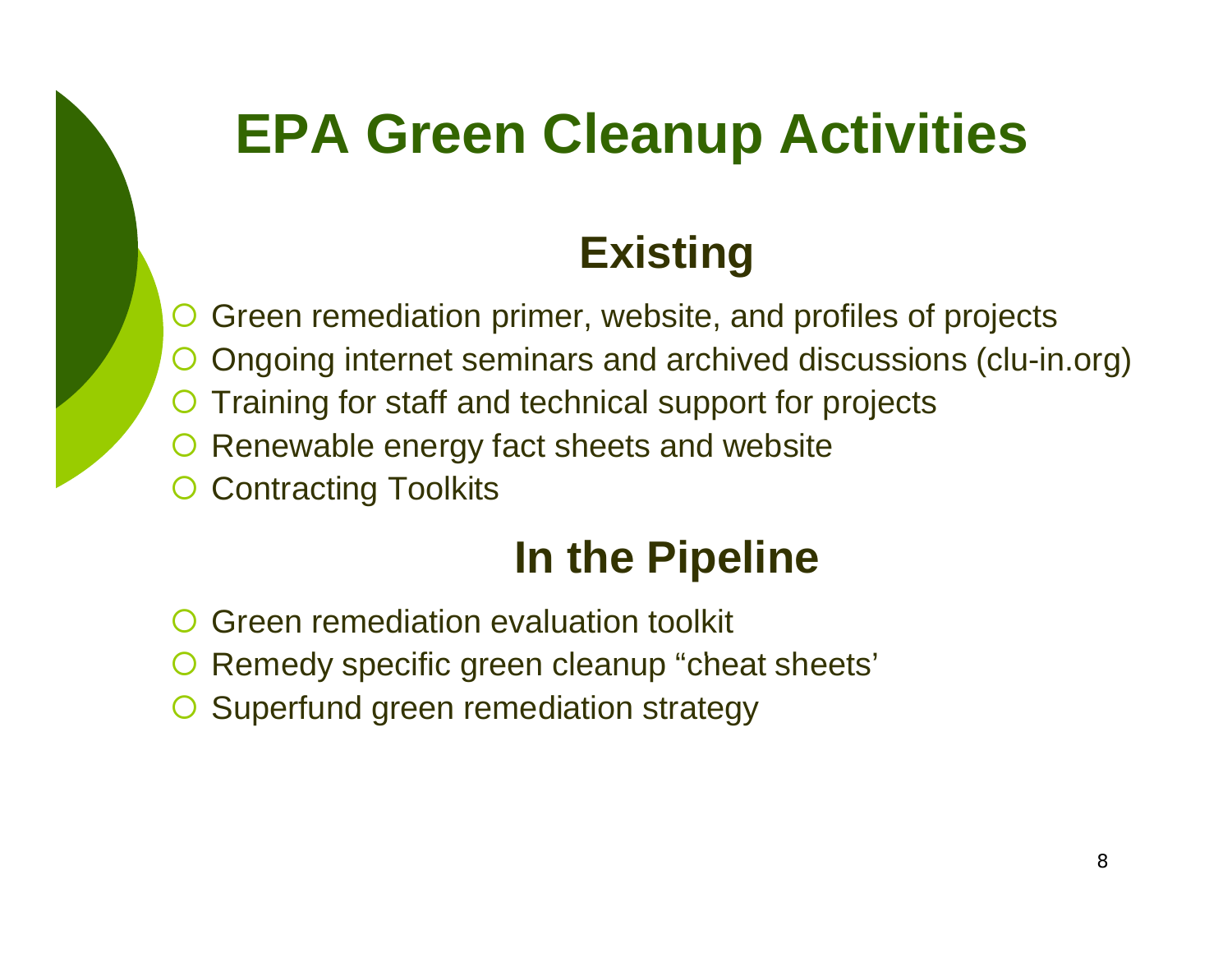

# **EPA Green Cleanup "Strategy"**

**OBenchmark and document green cleanup** best management practices

O Build networks of practitioners

{Develop performance metrics and tracking mechanisms

**OAssemble a toolkit of enablers** 

• Collaborate with the private sector to develop a standard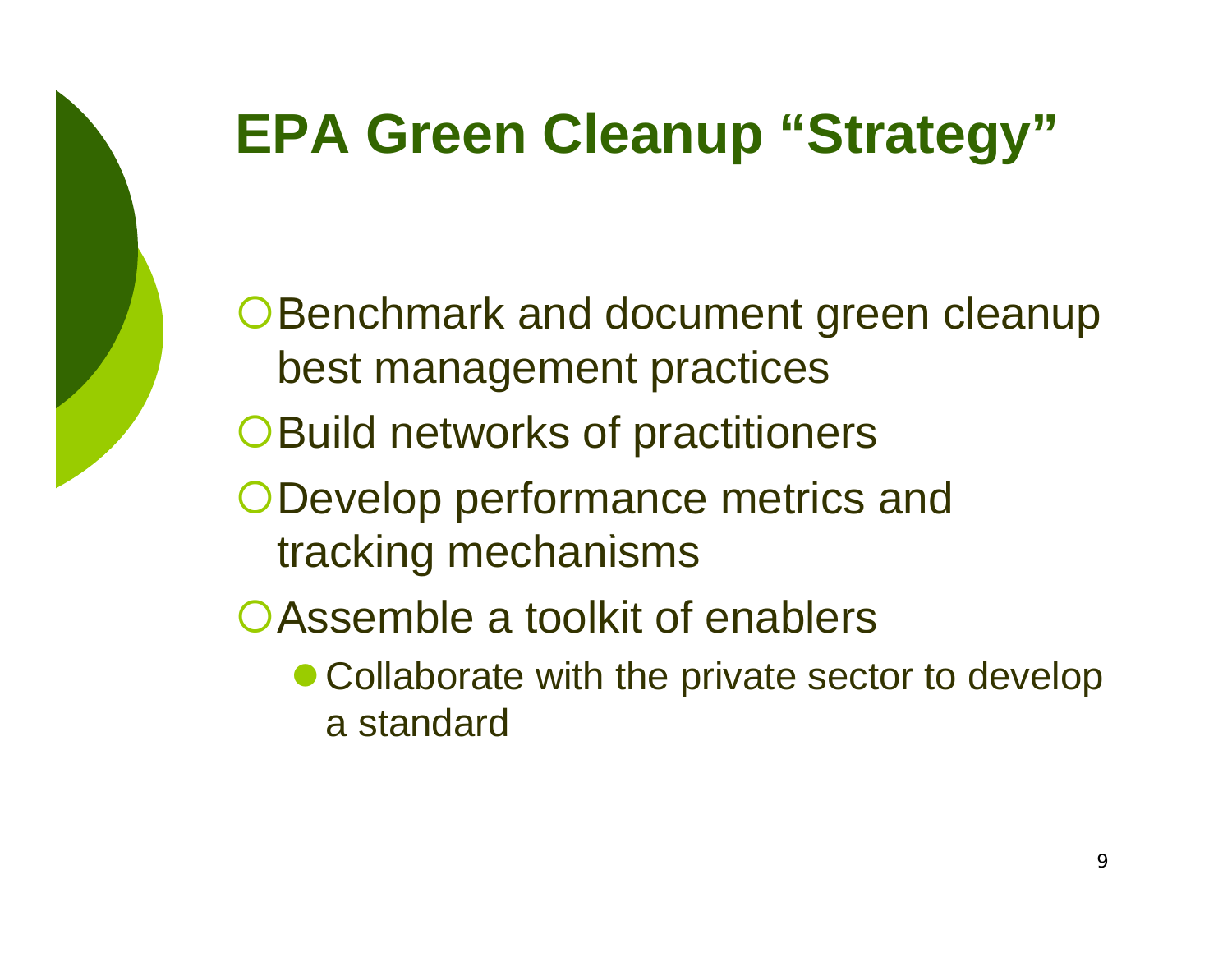## **The Challenge: Integrating Green Cleanup Goals Across Programs**

#### **R lt F kRegula tory Framewor s**

- **Superfund**
- •**RCRA**
- **Federal Facilities**
- **Tanks**
- •**Brownfields**

### **ks Green Cleanup Goals**

- **Minimize ancillary impacts such as CO2 emissions to the air**
- • **Minimize total energy use and promote use of renewable energy**
- •**Preserve natural resources**
- **Maximize the recycling of material**
- **Maximize reuse options for land**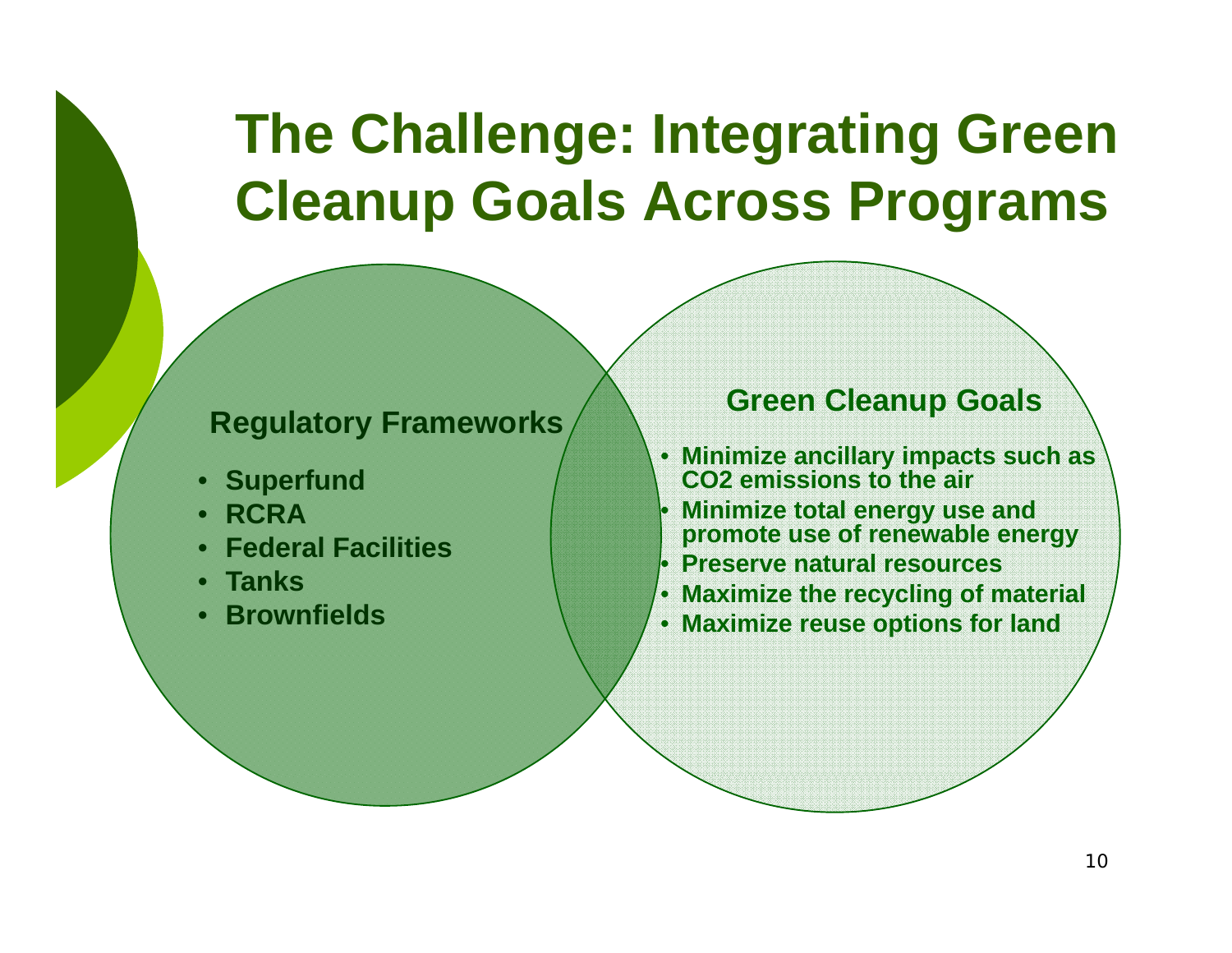

# **Why a Green Cleanup Standard?**

- ${\color{black} \bigcirc}$ O Growing interest in social responsibility
- ${\color{black} \bigcirc}$ Companies have internal goals to become greener
- ${\color{black} \bigcirc}$ Builds upon state and local government incentives
- ${\color{black} \bigcirc}$  Possible tie-in with other standards such as LEED ND\*
- { Leverages private sector resources
- { May provide measurable results
- { Fits within existing regulatory frameworks
- O Initiates a constructive dialogue

http://www.usgbc.org/DisplayPage.aspx?CMSPageID=148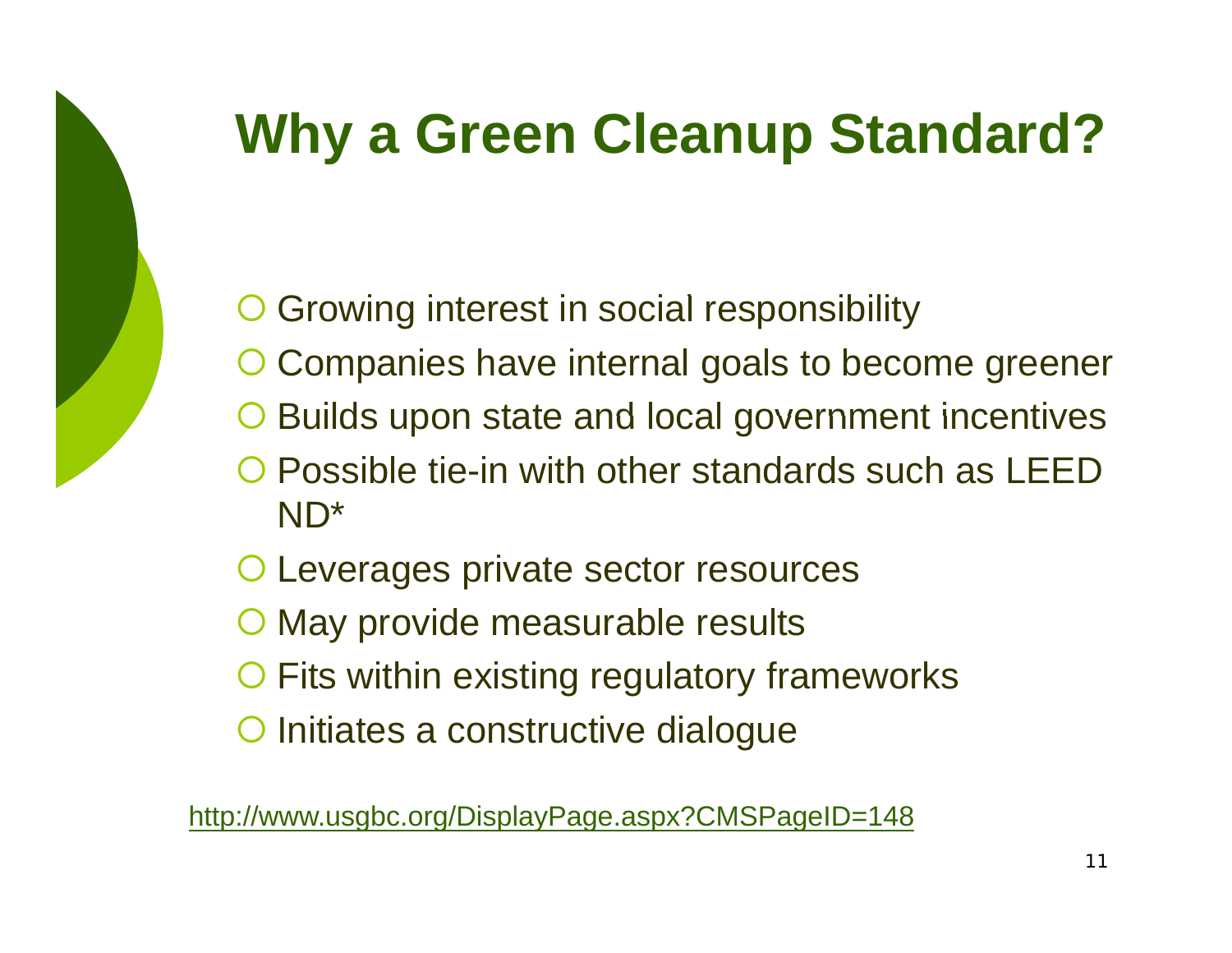# **Potential Incentives at a Site Level**

- O Carbon offsets and credits
- O Credit for LEED or other green building programs
- { Loans and grants
- O Reduced processing time and fees for remedies
- **O Publicity and recognition**
- { Contract incentives
- { Consultant education and accreditation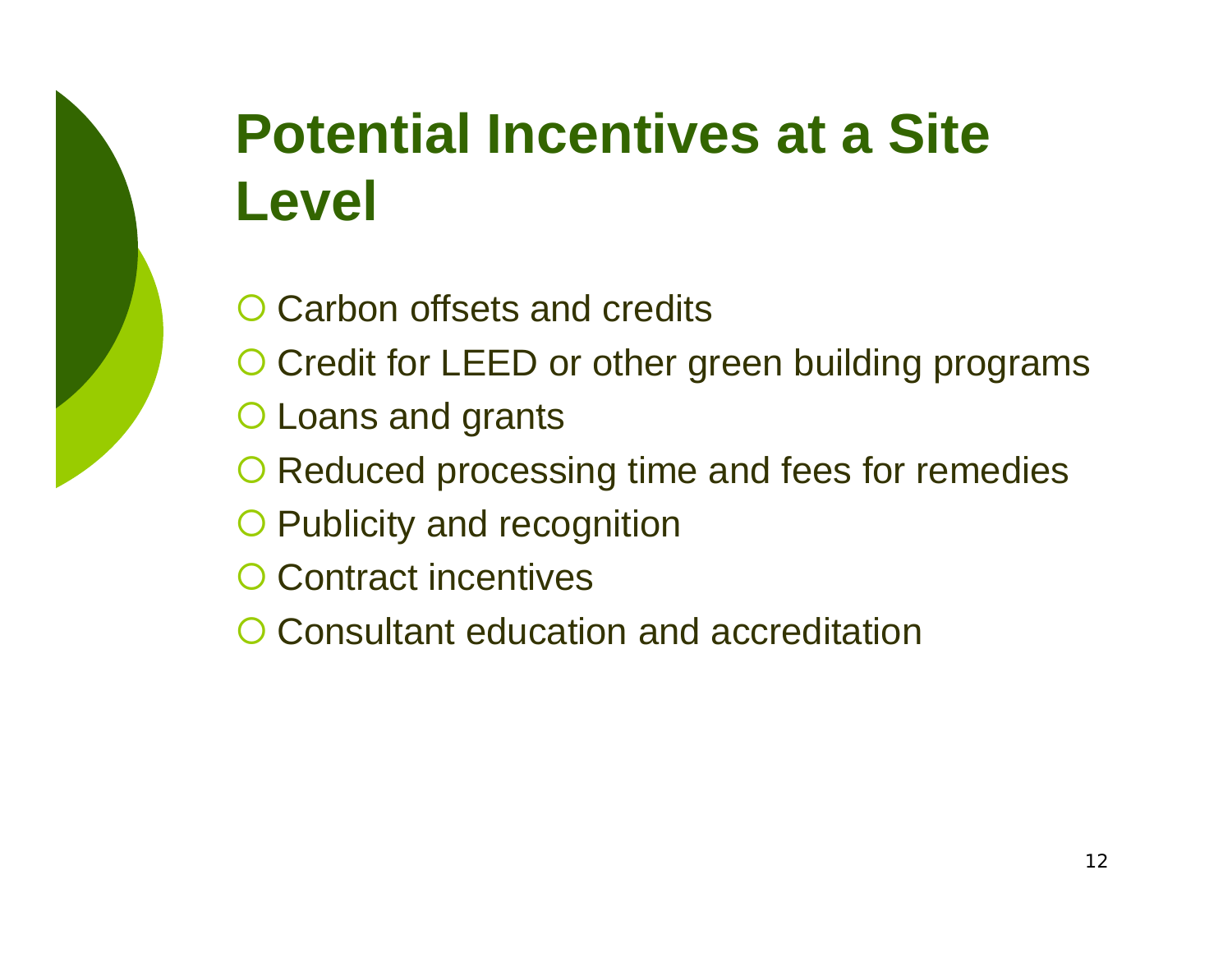# **Key Challenges ion Developing <sup>a</sup> GCS**

**O Keeping it simple** *(given site specific nature of cleanups)* 

- O Defining scope
- **O Balancing various stakeholders' needs**
- { Specifying incentives & certification prior to completion of standard
- { Establishing baseline values to measure improvements against
- { Minimizing energy use while supporting active cleanup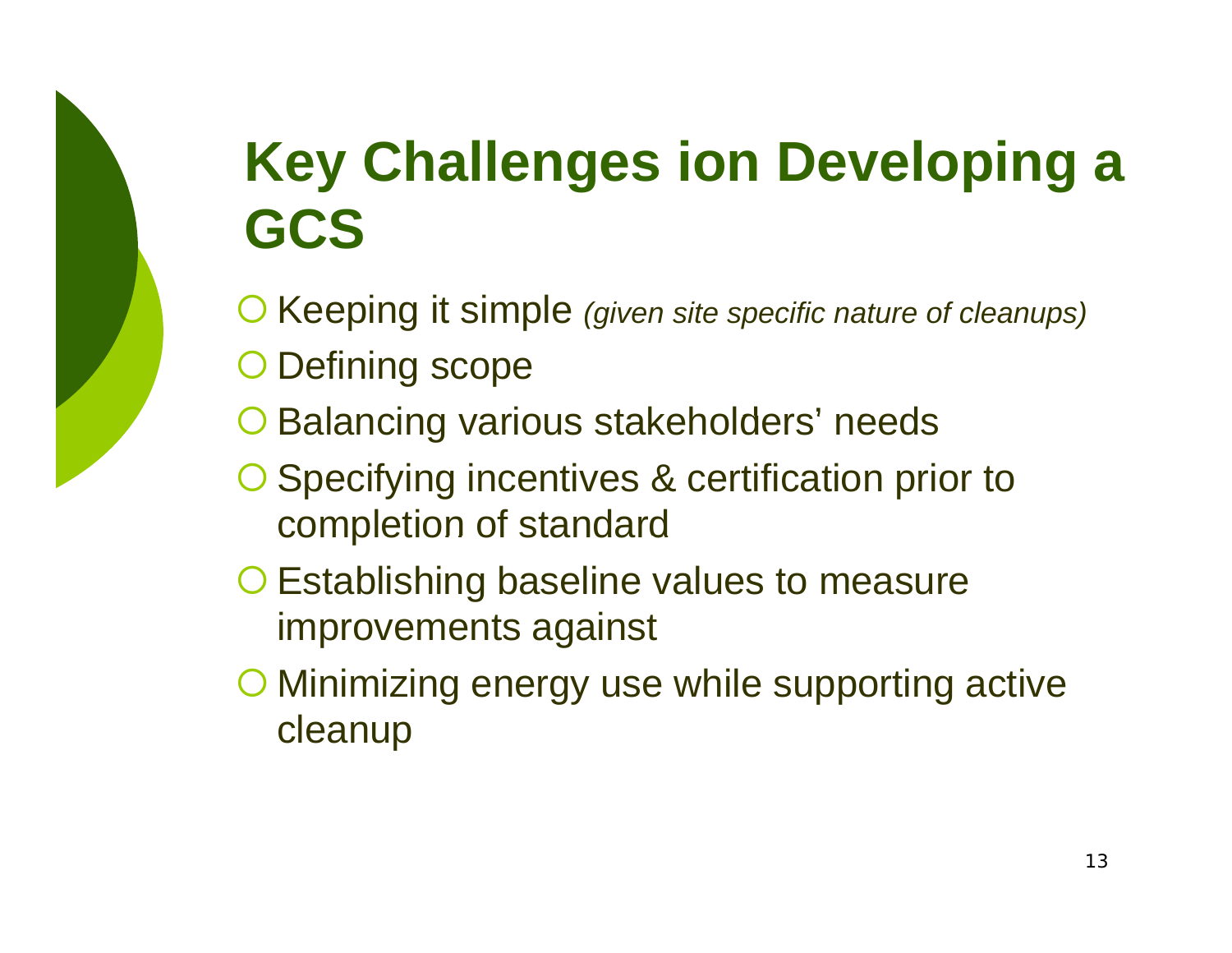### **Conceptual Development for Green Cleanups Standard**

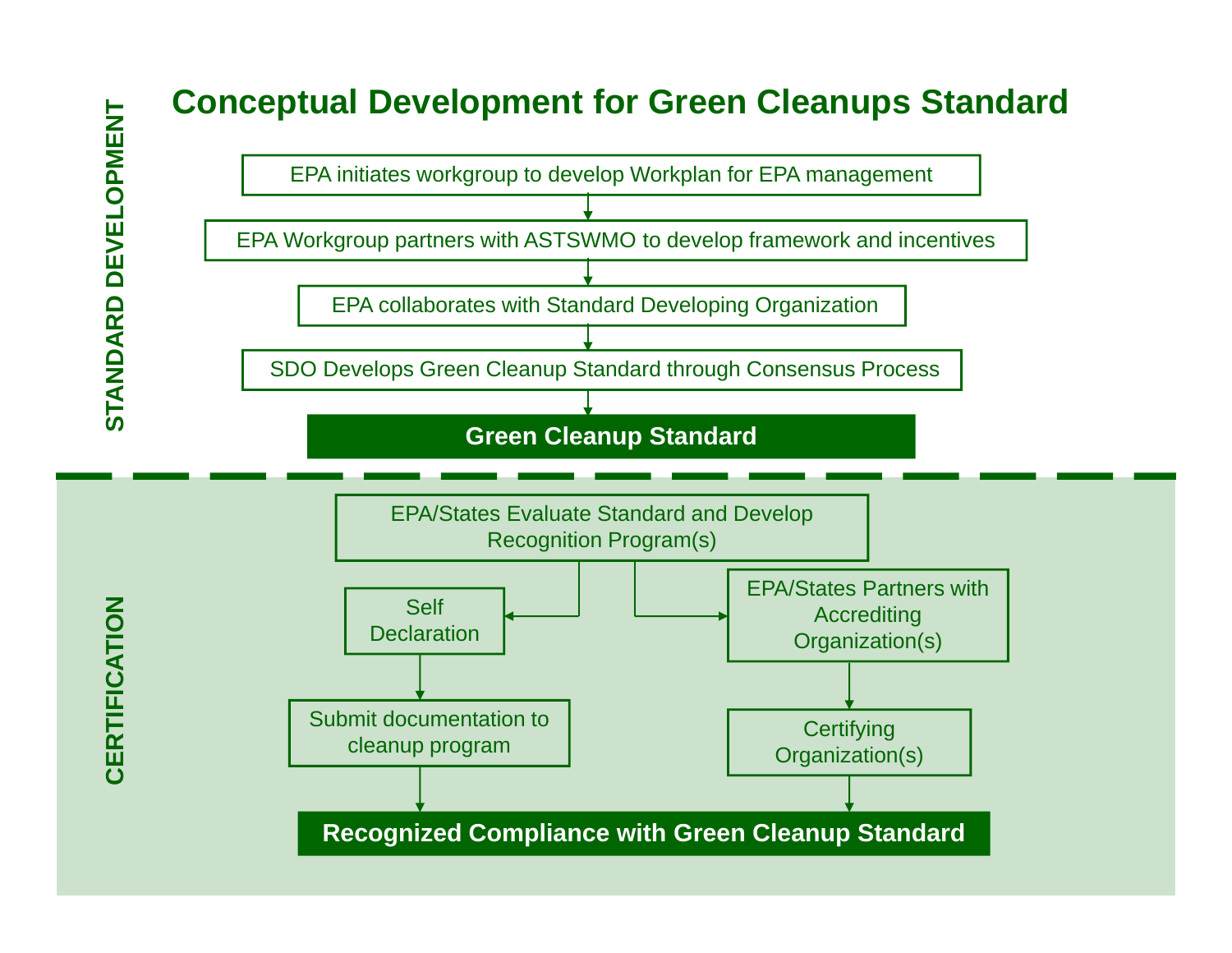### **Standards Development**

National Technology Transfer and Advancement Act (NTTAA)

- $\bullet$ Enacted February 1996
- $\bullet$  Requires federal agencies to develop standards through a consensus process

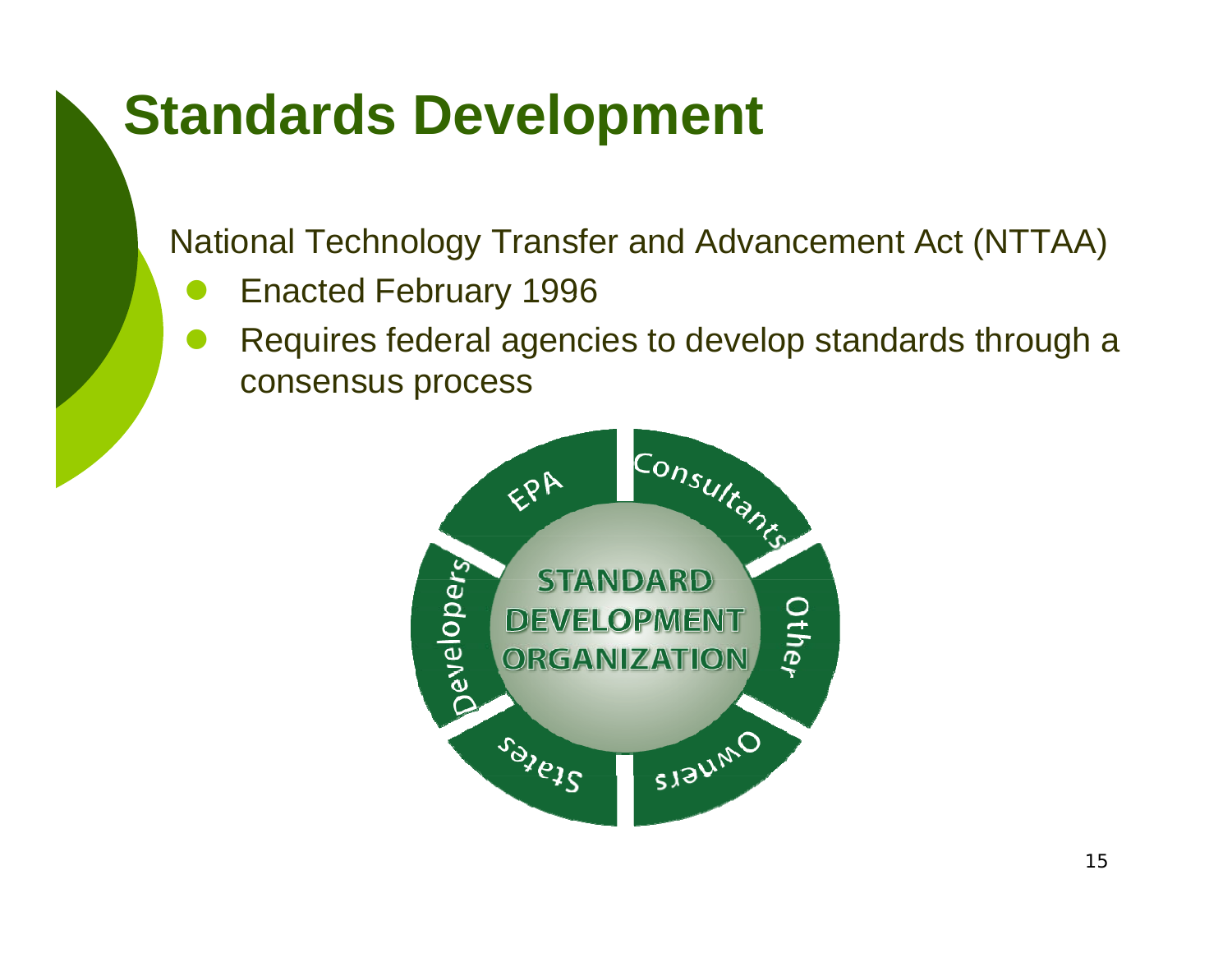

# **Key Attributes**

**Voluntary** - Not mandating new cleanup evaluation **Transparent** - Consensus based development **Universal** - Easier for stakeholders to implement **Flexible** - Program or State-specific recognition options **Minimal Resources** - Independent 3rd party or selfcertification (audits) **Market Driven - Promote technology innovation Verifiable** - Documentation to support decisions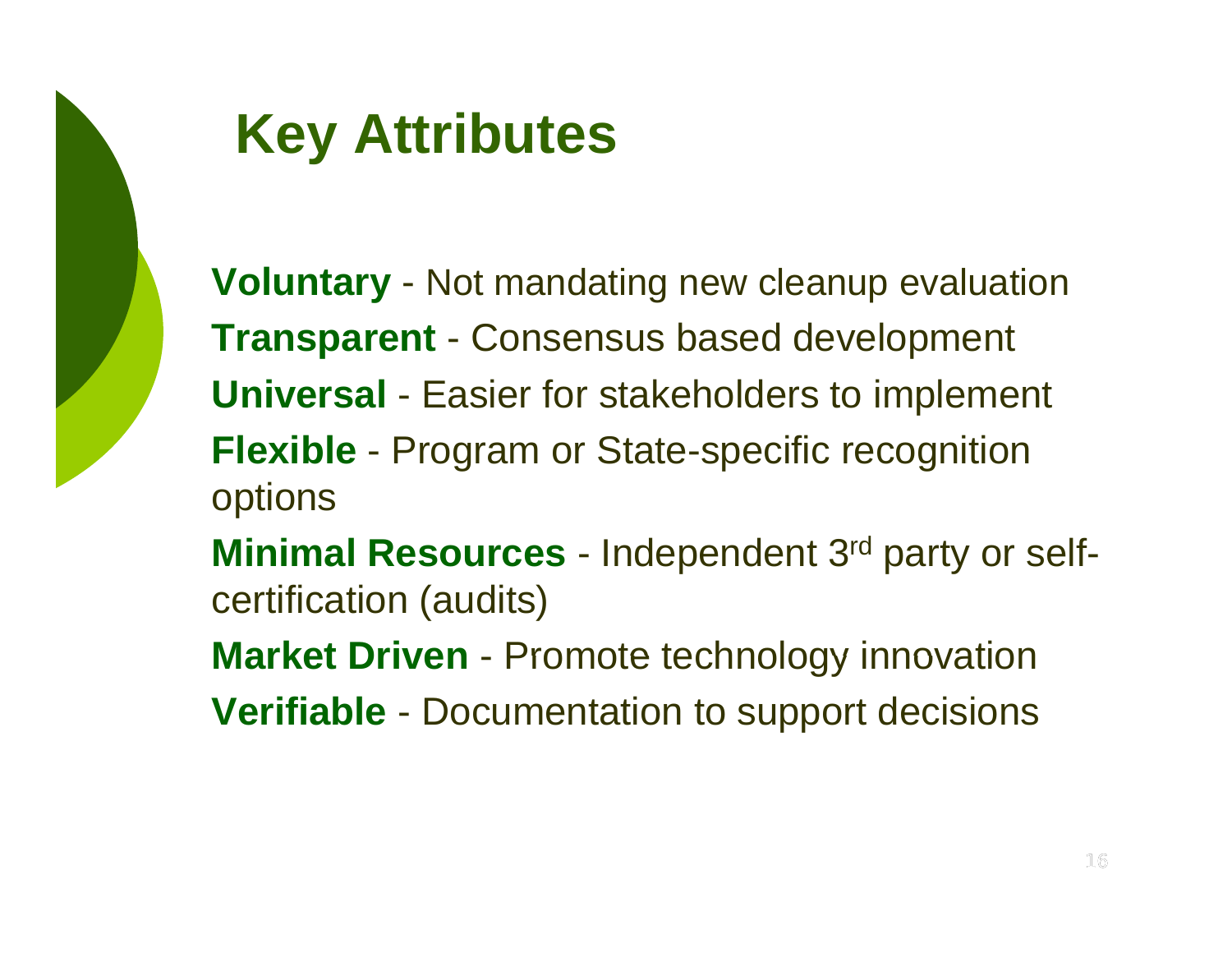### **Green Cleanups Framework: Draft Available for Public Review**

 ${\color{black} \bigcirc}$  Draft framework outlining desired outcomes for a standard is available for review and input through April 30 (http://www.clu-in.org/greenremediation/subtab\_b5.cfm)

#### ${\color{black} \bigcirc}$ Final framework will be posted in June 2009

 ${\color{black} \bigcirc}$  EPA's will use proposed framework as a starting point for discussion at the ASTM International kick-off the consensus-based process in October

New Guide for Green Cleanup at Contaminated Sites http://www.astm.org/DATABASE.CART/WORKITEMS/WK23495.htm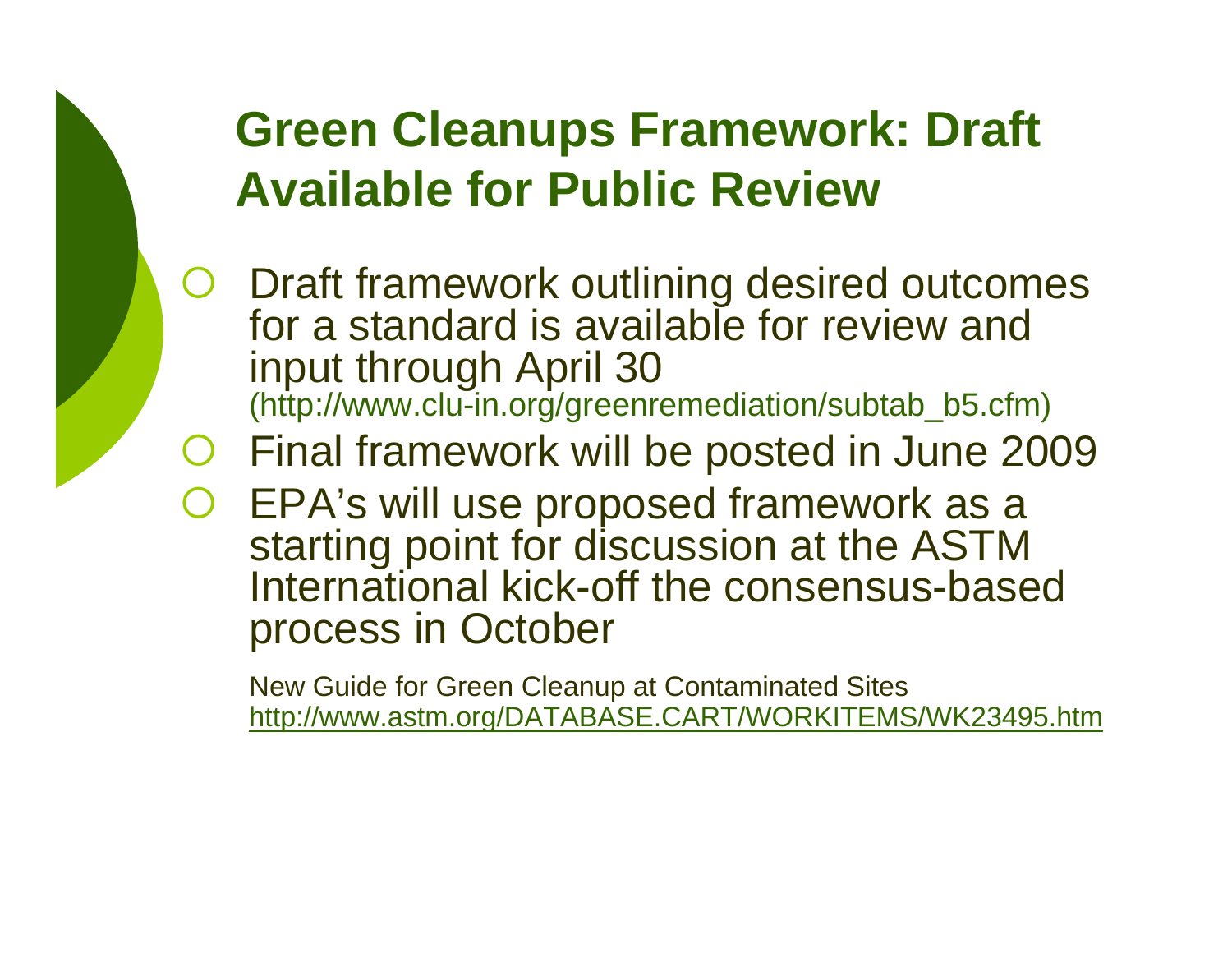### **Draft Frameworkf G Cl (I) for Green Cleanups**

- ${\color{black} \bigcirc}$  The cleanu p protects human health and the environment, meets requirements and is approved by applicable regulatory authority.
- ${\color{black} \bigcirc}$ O Establish and employ processes for documenting environmental outcomes (not worker safety\*) and provide measurable results.
- $()$  Can be done during remedy design and selection and/or by optimizing cleanup implementation.
	- $\bullet$  consider assessing remedy options using life cycle analysis
	- $\bullet$  $\bullet$  reduce the environmental footprint of the cleanup.
- { Optimize and encourage innovations related but not limited to the core elements.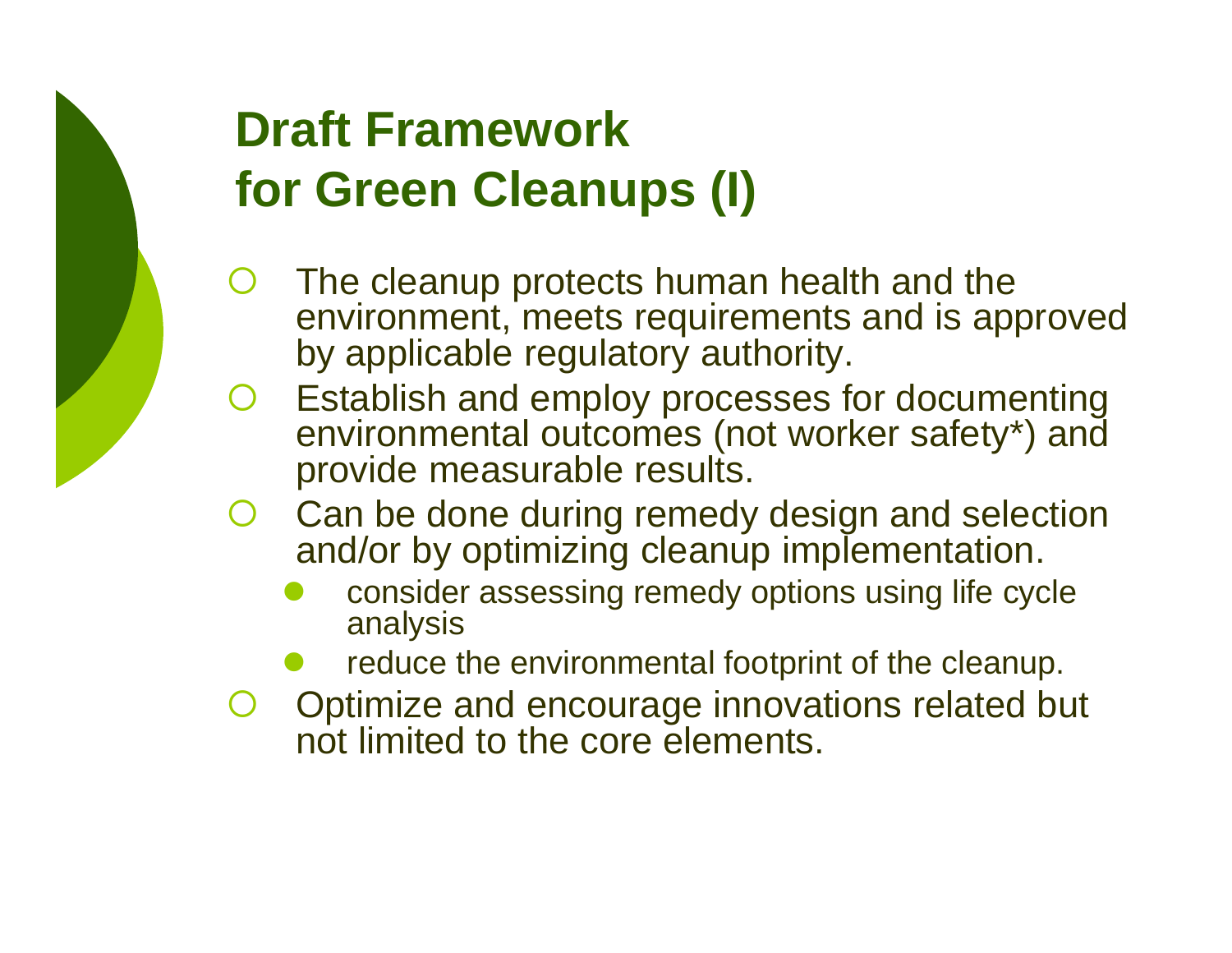### **Draft Frameworkf G Cl (II) for Green Cleanups**

- **O Minimize Total Energy Use and Maximize Use of** Renewable Energy
- { Minimize Air Pollutants and Greenhouse Gas **Emissions**
- { Minimize Water Use and Impacts to Water **Resources**
- O Optimize Future Land Use and Enhance **Ecosystems**
- O Reduce, Reuse and Recycle Material and Waste
- **O Optimize Sustainable Management Practices** During Stewardship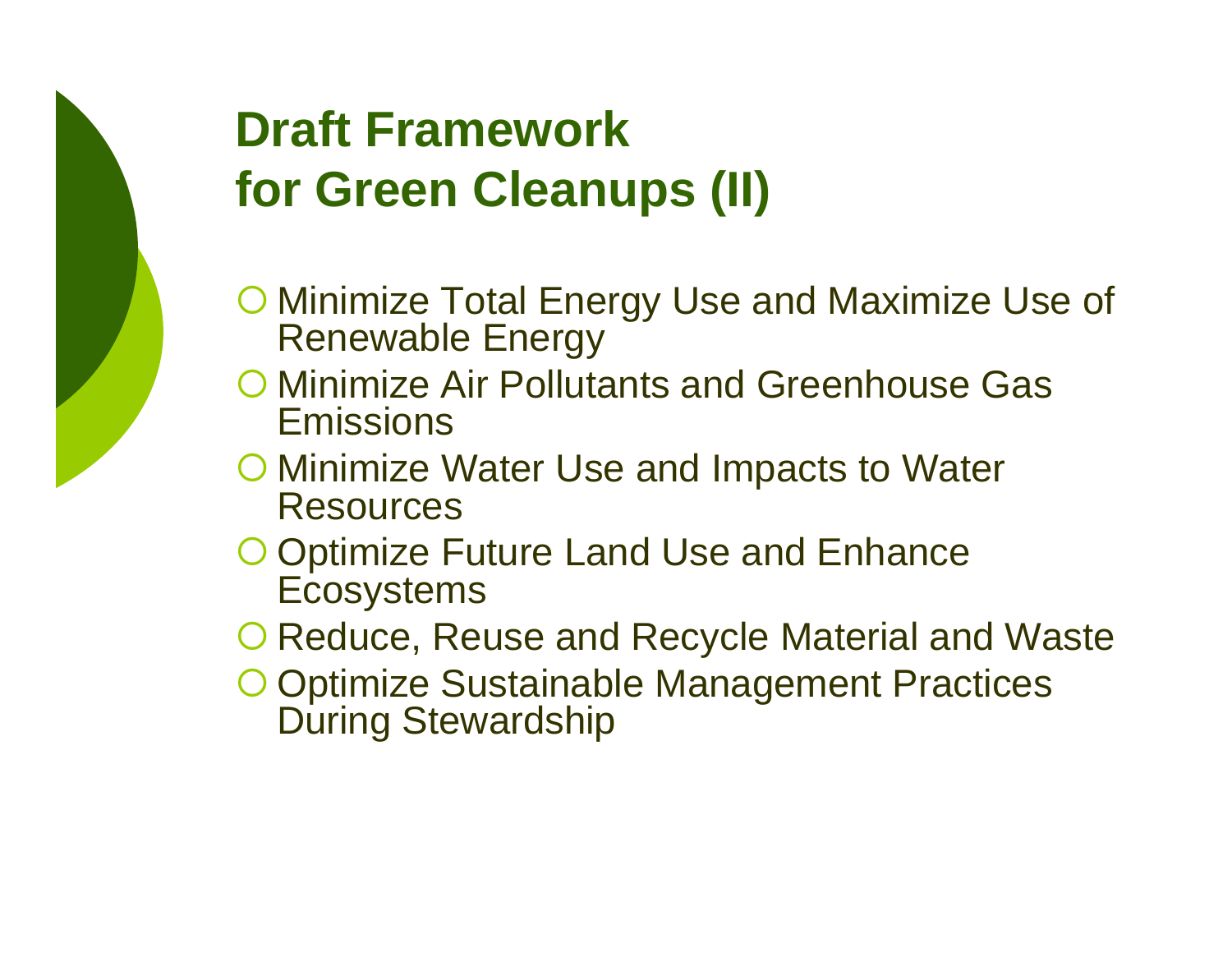### **Green Cleanup Standard Initiative: 2009-2011 Timeframe Establish criteria**

|     | LUUUIIUI UHUHU<br>for SDO <sub>S</sub>                                        |  | <b>Draft GCS</b><br>Framework | Conduct outreach |                                  | <b>Finalize GCS</b><br>Framework<br>Collaborate<br>with SDO |              |     |                                                                  |     |        |     |                           |                                           | Evaluate<br>standards &<br>conduct pilot<br>projects |  |  |
|-----|-------------------------------------------------------------------------------|--|-------------------------------|------------------|----------------------------------|-------------------------------------------------------------|--------------|-----|------------------------------------------------------------------|-----|--------|-----|---------------------------|-------------------------------------------|------------------------------------------------------|--|--|
| lan | Feb                                                                           |  | March                         | April            | <b>May</b>                       | June                                                        | VInr<br>2009 | Aug | Sept                                                             | Oct | $\geq$ | Dec | 2010                      |                                           | 2011                                                 |  |  |
|     | <b>Finalize GCS</b><br>Approach<br><b>Interview</b><br><b>SDO<sub>S</sub></b> |  |                               |                  | <b>State Incentives</b><br>Paper |                                                             |              |     | <b>Certification &amp;</b><br><b>Incentives Options</b><br>Paper |     |        |     | Continue work<br>with SDO | Finalize program-<br>specific recognition |                                                      |  |  |

GCS: green cleanup standard SDO: standard development organization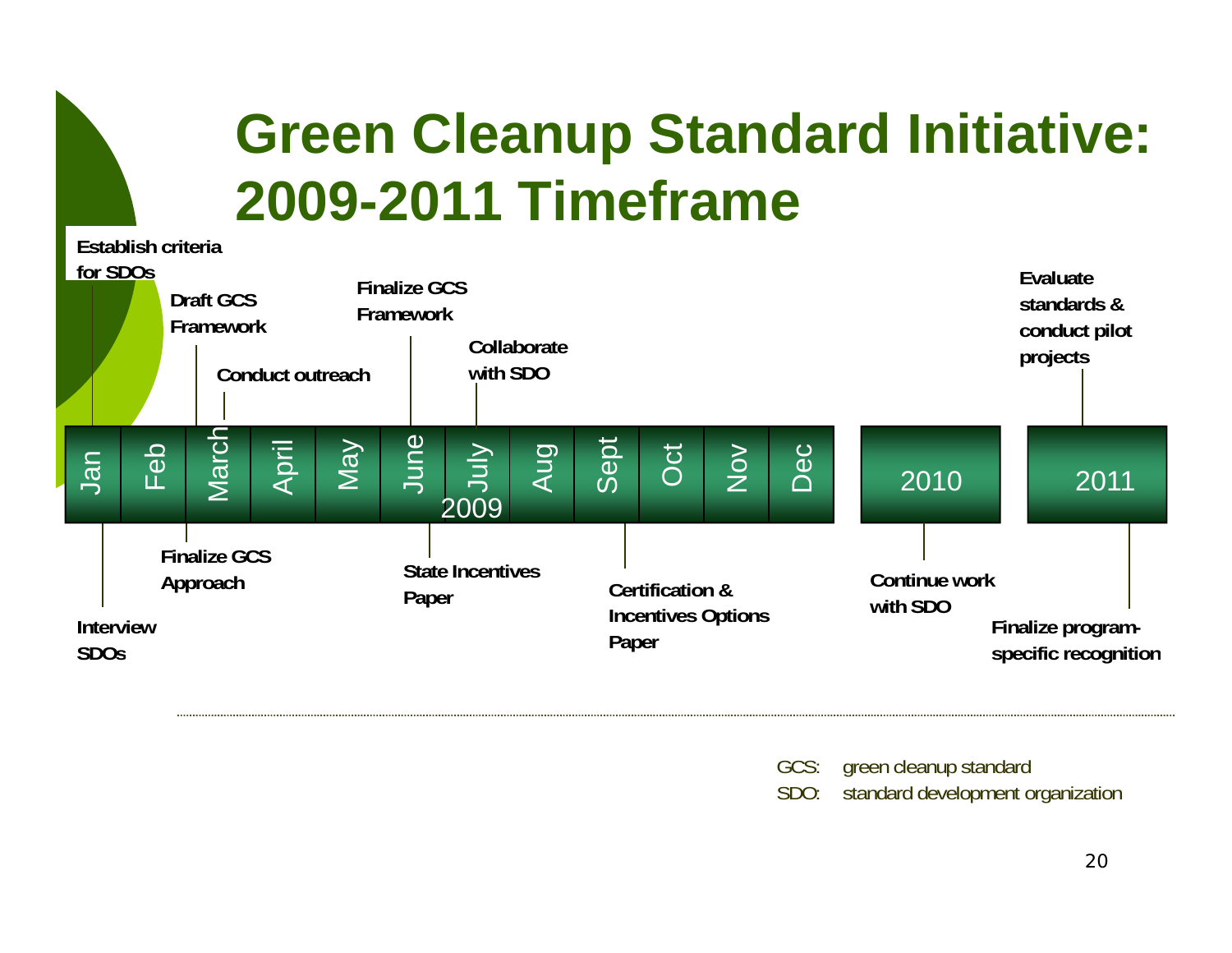# **Key Questions for Your Input**

- a. Are voluntary standards a viable approach?
- b. Are we targeting the right core elements?
- c. What should the boundaries be?
- d. Should the boundaries/standards apply to projects, practices, people?
- e. Will the market bear the costs?
- f.What incentives are needed?
- g. What certification approach might yield the best results?
- h.Is there an SDO we should reach out to?
- i.How should we measure results?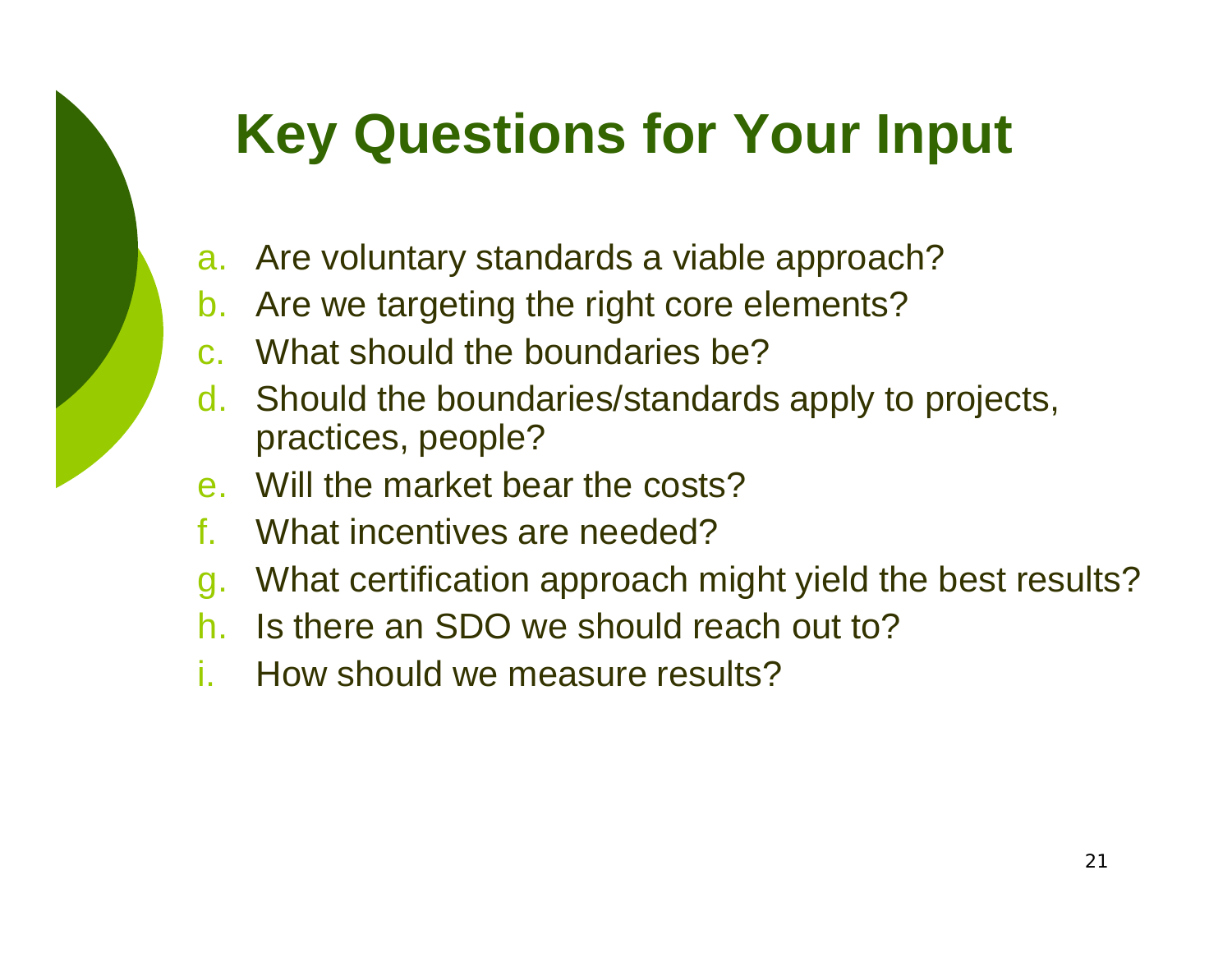

# Take-Home Messages

O Act now, need not wait for policy changes or sophisticated tools to be developed O Seek greening options at every stage of a site cleanup and redevelopment OBe creative while also learning from others and share your experiences OStay involved – ASTM, ITRC, NEWMOA, ASTSWMO, cluin.org/greenremediation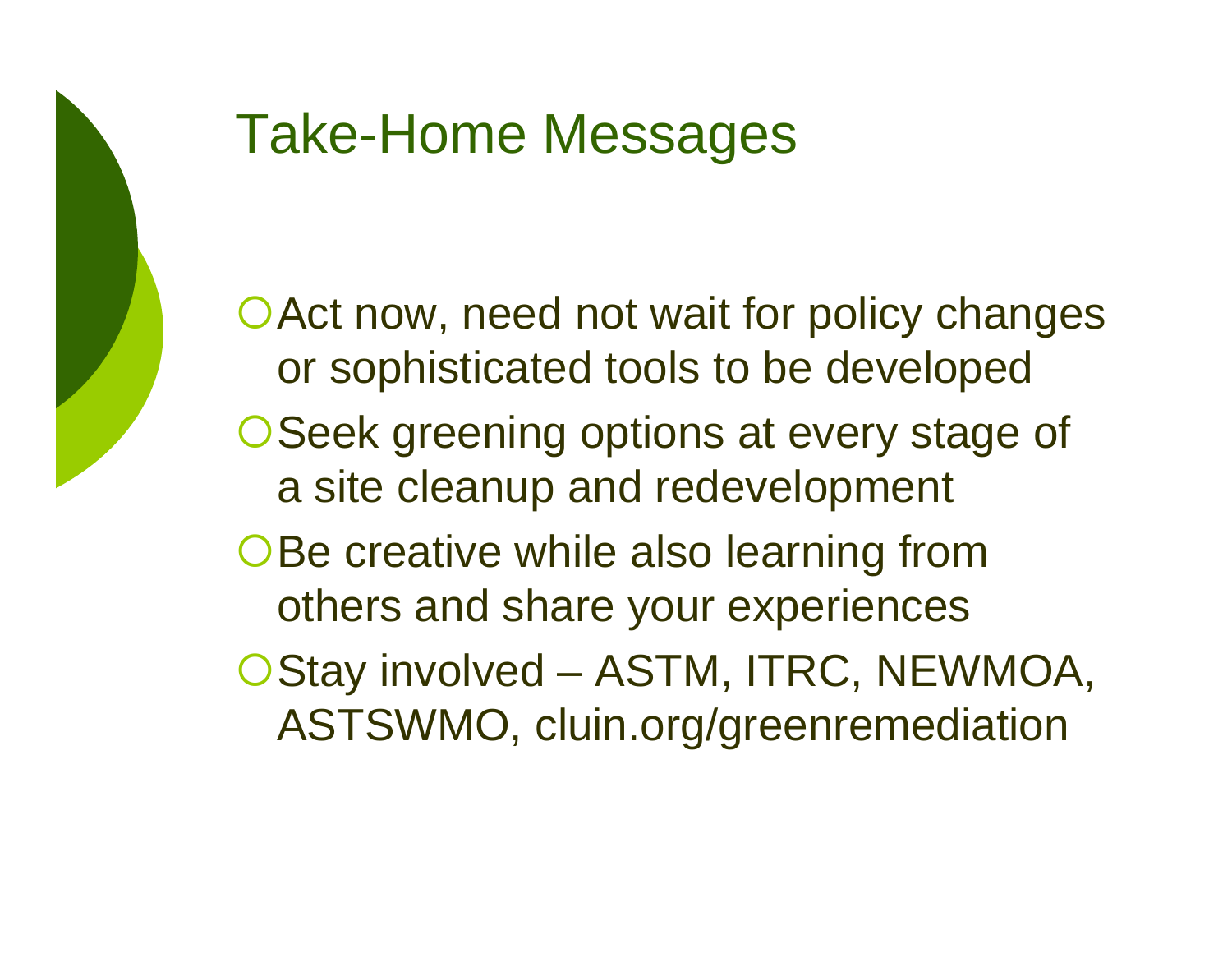

### *www.clu-in.org/greenremediation*



Green Remediation: **Incorporating Sustainable** 

| <b>Environmental Practices into</b><br><b>Remediation of Contaminated Sites</b> |    |
|---------------------------------------------------------------------------------|----|
|                                                                                 | Ā  |
|                                                                                 | Ą  |
|                                                                                 | B  |
|                                                                                 | BI |
|                                                                                 | BI |
|                                                                                 | c, |
|                                                                                 | cı |
|                                                                                 | D  |
|                                                                                 | R  |
|                                                                                 | F. |
|                                                                                 | Fo |
|                                                                                 | Fo |
|                                                                                 | Fo |

| <b>Site Name</b>              | State     | <b>Core Elements</b> |                  |              |       |                  |                   |             |  |
|-------------------------------|-----------|----------------------|------------------|--------------|-------|------------------|-------------------|-------------|--|
|                               |           | Energy Efficiency    | Renewable Energy | Air Emission | Water | Land & Ecosystem | Materials & Waste | Stewardship |  |
| ltus Air Force Base           | OK        |                      |                  |              |       |                  | ≎                 |             |  |
| pache Powder                  | AZ.       |                      |                  | ≂            |       |                  |                   | ⊕           |  |
| arksdale AF Base              | LA.       |                      |                  |              |       |                  | ≎                 | ⊕           |  |
| P Casper                      | WY        |                      |                  |              |       |                  | G                 | ⊕           |  |
| P Paulsboro                   | <b>NJ</b> |                      |                  | ⊝            |       |                  |                   | ⊕           |  |
| alifornia Gulch               | <b>CO</b> |                      |                  | ⊝            |       |                  | ≎                 | ⊕           |  |
| rozet Orchard                 | VA.       |                      |                  | ⊝            |       |                  |                   | ⊕           |  |
| le Sale Restoration Area      | <b>PA</b> |                      |                  |              |       |                  | €                 | ⊕           |  |
| ormer Carswell Air Force Base | <b>TX</b> |                      |                  |              |       |                  | ≎                 | ⊕           |  |
| ormer Ferdula Landfill        | NY        |                      |                  | ⊝            |       |                  |                   |             |  |
| ormer Nebraska Ordnance Plant | <b>NE</b> |                      |                  |              |       |                  |                   |             |  |
| ormer St. Croix Alumina Plant | M         |                      |                  | P            |       |                  | ≎                 |             |  |
| ort Carson                    | cо        |                      |                  |              |       |                  | ≎                 | ⊕           |  |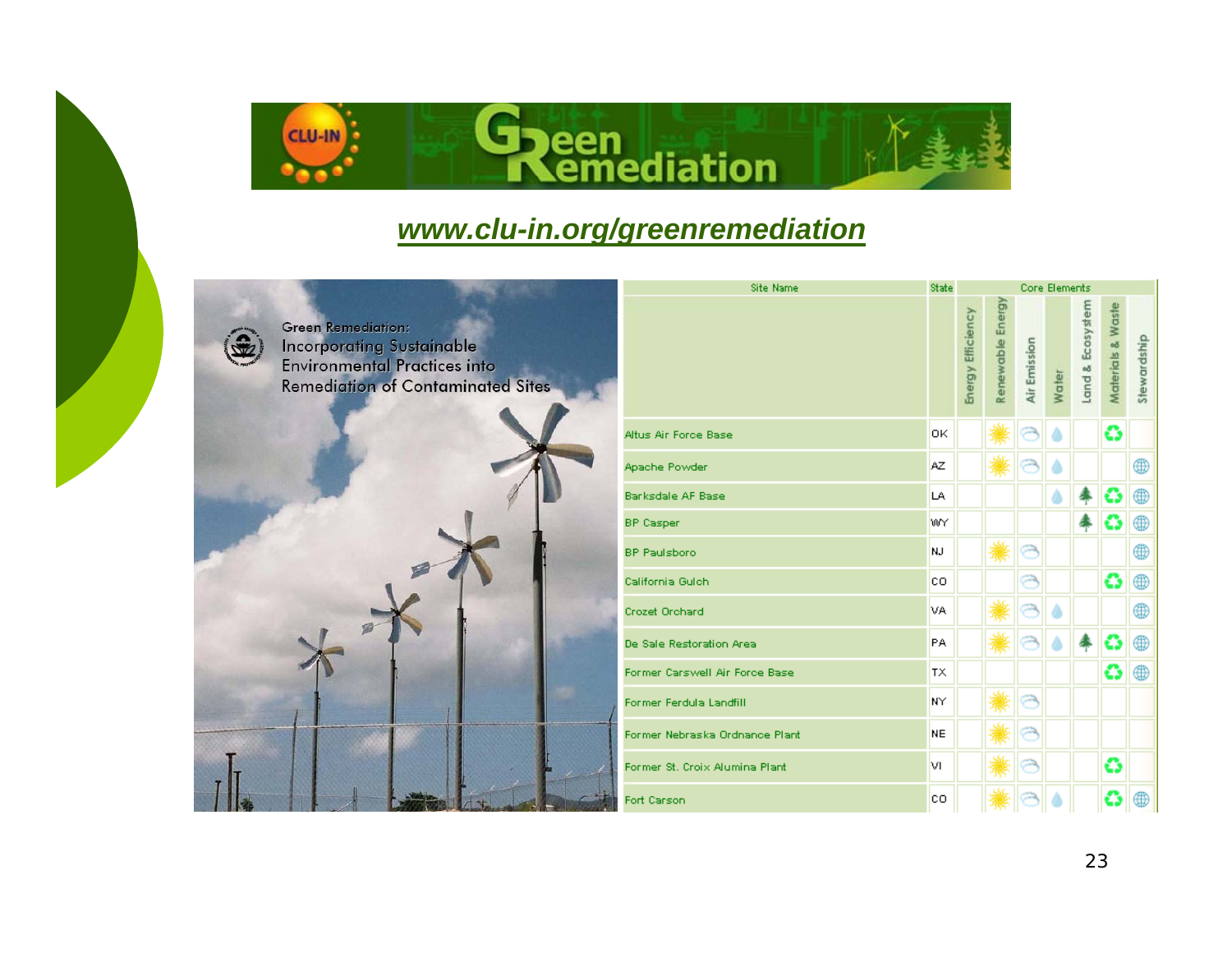### **ASTSWMO: Greener Cleanups Task Force**

- { Facilitate cleanup decisions that increase the net environmental benefits of remediation, and in doing so, contribute to site sustainability.
- O A cross-program task force representing CERCLA, RCRA, Tanks, Brownfields and Federal Facilities.

{ Identify best practices and incentives for greener cleanups;

- O Support State programs in their efforts to integrate these approaches into State remedy selection processes;
- { Strengthen partnerships between the States and U.S. EPA to improve greener cleanup capacities; and
- { Operate as a technical resource for other ASTSWMO task forces and sub-committees.

http://www.astswmo.org/resources\_sustainability\_greenercleanups.html